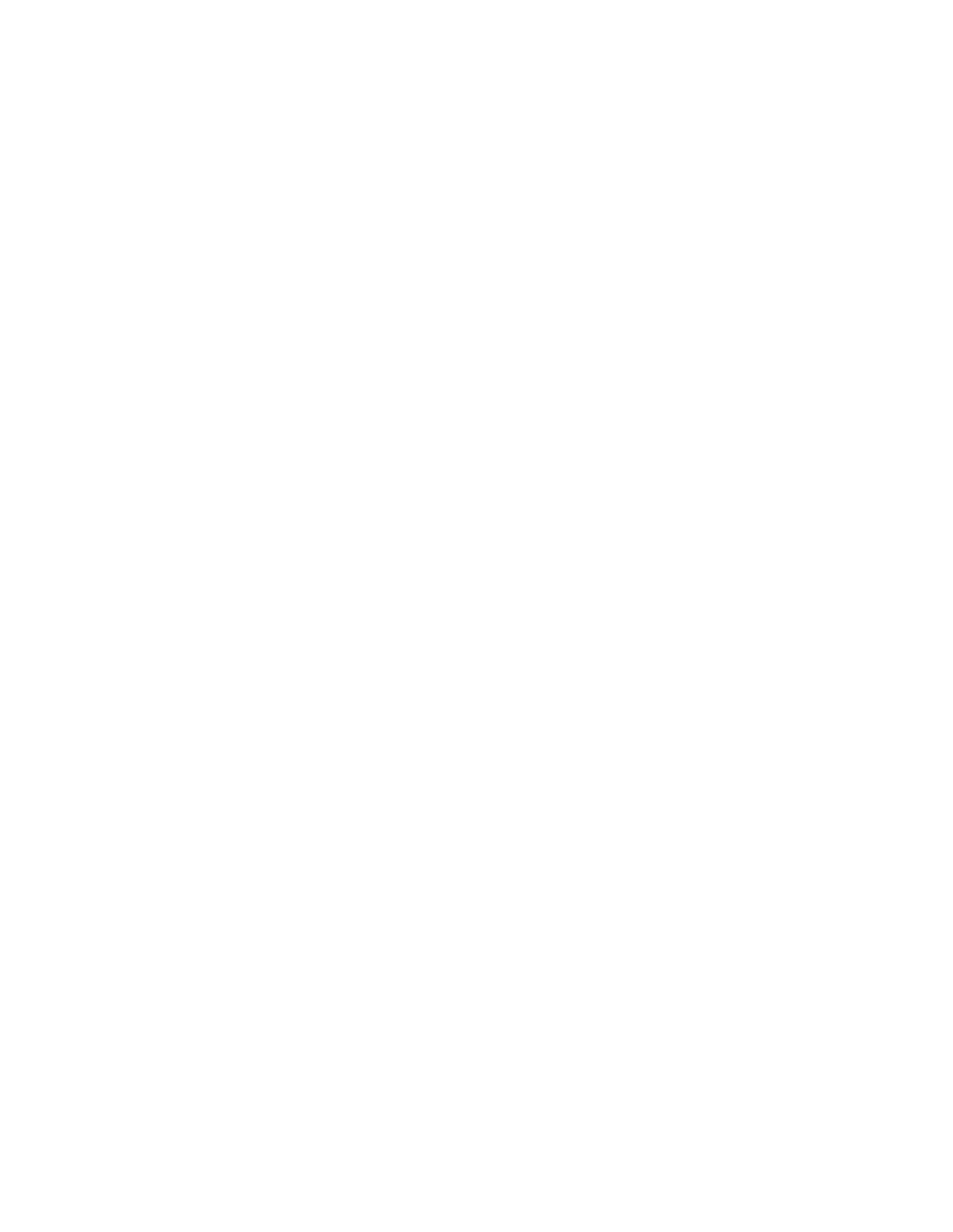| CHC - 4Base-Scorecard:  NLCS4 10-19-16 - CHC 10 @ LAD 2 |  |  |
|---------------------------------------------------------|--|--|
|---------------------------------------------------------|--|--|

EHC - 4Base-Scorecard: NLCS4 10-19-16 - CHC 10 @ LAD 2 ^ لالكان CHC - 4Base-Scorecard: NLCS4 10-19-16 - CHC 10 @ LAD 2<br>\* W: Montgomery - L: Urias - Series tied 2-2 - Top Contributor(s): Anthony Rizzo - 4Score of 22 - in CH



|                | CHC - 4BaseScore - Player 4Score by Batting Order<br>NLCS4 10-19-16 - CHC 10 @ LAD 2<br>W: Montgomery - L: Urias - Series tied 2-2 - Top Contributor(s): Anthony Rizzo - 4Score of 22 - in CHC win |           |              |                  |    |                |             |    |                |    |              |
|----------------|----------------------------------------------------------------------------------------------------------------------------------------------------------------------------------------------------|-----------|--------------|------------------|----|----------------|-------------|----|----------------|----|--------------|
|                |                                                                                                                                                                                                    |           |              | <b>Bat Order</b> |    |                |             |    |                |    |              |
| Player         | Team                                                                                                                                                                                               | Position  | $\mathbf{1}$ | $\overline{2}$   | 3  | $\overline{4}$ | 5           | 6  | $\overline{7}$ | 8  | 9            |
| Rizzo          | CHC                                                                                                                                                                                                | 1B        |              |                  | 22 |                |             |    |                |    |              |
| <b>Russell</b> | CHC                                                                                                                                                                                                | SS        |              |                  |    |                |             |    |                | 16 |              |
| Contreras      | CHC                                                                                                                                                                                                | C         |              |                  |    |                |             | 11 |                |    |              |
| <b>Baez</b>    | CHC                                                                                                                                                                                                | 2B        |              |                  |    |                | $\mathbf 9$ |    |                |    |              |
| <b>Bryant</b>  | CHC                                                                                                                                                                                                | 3B        |              | 9                |    |                |             |    |                |    |              |
| Fowler         | CHC                                                                                                                                                                                                | <b>CF</b> | 9            |                  |    |                |             |    |                |    |              |
| Zobrist        | CHC                                                                                                                                                                                                | LF        |              |                  |    | $\overline{7}$ |             |    |                |    |              |
| Montgomery     | CHC                                                                                                                                                                                                | P-Rel     |              |                  |    |                |             |    |                |    | 5            |
| Heyward        | CHC                                                                                                                                                                                                | <b>RF</b> |              |                  |    |                |             |    | 3              |    |              |
| Almora         | CHC                                                                                                                                                                                                | PH        |              |                  |    |                |             |    |                |    | $\mathbf{0}$ |
| Lackey         | CHC                                                                                                                                                                                                | P         |              |                  |    |                |             |    |                |    | $\mathbf 0$  |
| Soler          | CHC                                                                                                                                                                                                | PH        |              |                  |    |                |             |    |                |    | $\bullet$    |

Sponsored By



GO - Meal and Fitness Tracker By Iolo https://itunes.apple.com/us/app/go-meal-and-fitness-track-er/id785910082?mt=8

## CHC - 4Score Box - Player Totals<br>NLCS4 10.09 LAD2<br>W: Montgomery - L: Urias - Series tied 2-2 - Top Contributor(s): Anthony Rizzo - 4Score of 22 - in CHC win

| Player        | Team Position | Bat<br>Ord #     | Credit For Run | PA Bases       | <b>BR</b> Bases | <b>Bases Pushed</b> | Player 4Score    | Appearances    | Productivity<br>Rate |
|---------------|---------------|------------------|----------------|----------------|-----------------|---------------------|------------------|----------------|----------------------|
| Rizzo         | CHC 1B        | 3                | 4              | 6              | 3               | 9                   | 22               | 5              | 4.400                |
| Russell       | CHC SS        | 8                | $\overline{2}$ | $\overline{7}$ | $\overline{2}$  | 5                   | 16               | 5              | 3.200                |
| Contreras     | CHC C         | 6                | $\mathbf{1}$   | 3              | $\overline{2}$  | 5                   | 11               | 5              | 2.200                |
| Baez          | CHC 2B        | $\,$ 5 $\,$      | $\mathbf{1}$   | 2              | 4               | $\overline{2}$      | $\boldsymbol{9}$ | 5              | 1.800                |
| Bryant        | CHC 3B        | $\boldsymbol{2}$ | $\mathbf 0$    | 3              | $\overline{4}$  | 2                   | $\boldsymbol{9}$ | 5              | 1.800                |
| Fowler        | CHC CF        | $\mathbf{1}$     | $\mathbf{1}$   | 3              | 3               | 2                   | $\boldsymbol{9}$ | 5              | 1.800                |
| Zobrist       | CHC LF        | $\overline{4}$   | 0              | $\overline{2}$ | 3               | $\overline{2}$      | $\overline{7}$   | 5              | 1.400                |
| Montgomery    | CHC P-Rel     | $9\,$            | 0              | $\mathbf{1}$   | 3               | $\mathbf{1}$        | 5                | $\mathbf{1}$   | 5.000                |
| Heyward       | CHC RF        | $\overline{7}$   | $\mathbf{1}$   | $\mathbf 0$    | $\pmb{0}$       | $\overline{2}$      | 3                | 5              | 0.600                |
| Almora        | CHC PH        | $9\,$            | $\mathbf 0$    | $\mathbf 0$    | $\mathsf 0$     | $\pmb{0}$           | $\pmb{0}$        | $\mathbf{1}$   | 0.000                |
| Lackey        | CHC P         | $\boldsymbol{9}$ | 0              | $\pmb{0}$      | $\pmb{0}$       | $\pmb{0}$           | $\pmb{0}$        | $\overline{2}$ | 0.000                |
| Soler         | CHC PH        | $\boldsymbol{9}$ | 0              | $\pmb{0}$      | $\pmb{0}$       | $\pmb{0}$           | $\pmb{0}$        | $\mathbf{1}$   | 0.000                |
| <b>Totals</b> |               |                  | 10             | 27             | 24              | 30                  | 91               | 45             | 2.022                |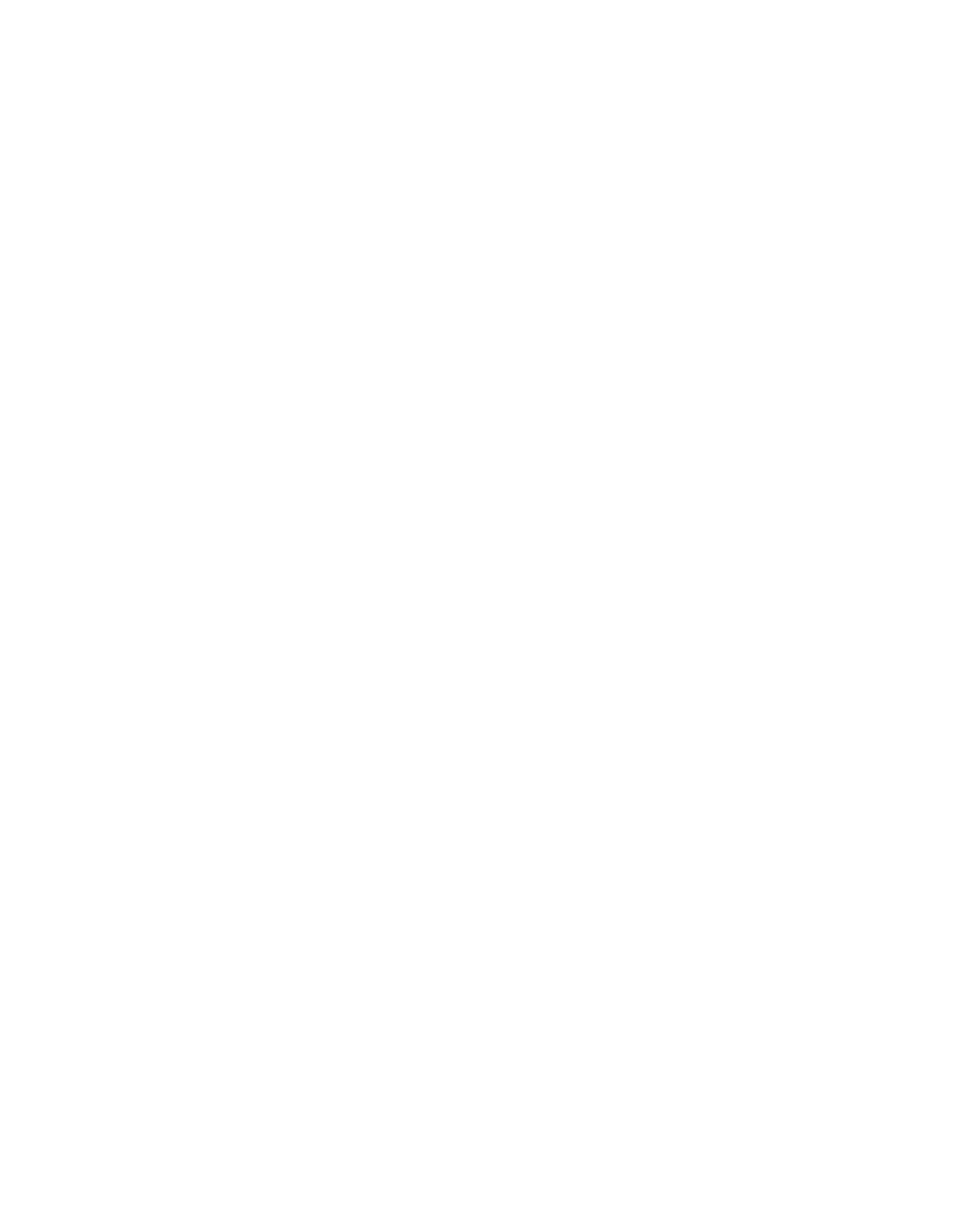## <u>CHC - 4Base-Scorecard: NLCS4 10-19-16 - CHC 10 @ LAD 2</u>

\*W:Montgomery-L:Urias-Seriestied2-2-TopContributor(s):AnthonyRizzo-4Scoreof22-inCHCwin



| Detail by Bat Order/Player |               |          |        |                            |             |                                |                           |                       |                         |                                    |
|----------------------------|---------------|----------|--------|----------------------------|-------------|--------------------------------|---------------------------|-----------------------|-------------------------|------------------------------------|
| <b>Bat Order</b>           | Player        | Position | Inning | Play Text                  | LOBStatus   | Credit For<br>Run              | PA Bases                  | <b>BR</b> Bases       | Bases<br>Pushed         | Player<br>4Score                   |
|                            |               |          | 01     | 3U                         |             | $\mathbf 0$                    | $\mathsf{O}\xspace$       | $\mathsf{O}\xspace$   | $\mathsf{O}\xspace$     | 0                                  |
|                            |               |          | 03     | $\overline{7}$             |             | $\mathbf 0$                    | $\mathsf{O}\xspace$       | $\mathbf 0$           | $\mathsf 0$             | $\mathsf 0$                        |
| $\mathbf{1}$               | Fowler        | CF       | 04     | 8.Double                   | Left on 2nd | $\mathbf 0$                    | $\sqrt{2}$                | $\mathbf 0$           | $\mathsf{O}\xspace$     | $\overline{2}$                     |
|                            |               |          | 06     | 9.Single                   |             | $\mathbf{1}$                   | $\mathbf{1}$              | 3                     | $\sqrt{2}$              | $\overline{\mathcal{I}}$           |
|                            |               |          | 08     | 3U                         |             | $\mathbf 0$                    | $\mathbb O$               | $\mathbf 0$           | $\mathsf 0$             | $\mathsf{O}\xspace$                |
|                            |               |          |        | <b>Total</b>               |             | $\overline{1}$                 | $\underline{3}$           | $\overline{3}$        | $\overline{2}$          | $\underline{9}$                    |
|                            |               |          | 01     | $5-3$                      |             | $\mathsf{O}\xspace$            | $\mathsf{O}\xspace$       | $\mathbf 0$           | $\mathsf 0$             | $\mathsf{O}\xspace$                |
|                            |               |          | 03     | Walk                       | Left on 1st | $\mathsf{0}$                   | $\mathbf{1}$              | $\mathbf 0$           | $\mathsf{O}\xspace$     | $\mathbf{1}$                       |
| $\overline{2}$             | <b>Bryant</b> | 3B       | 04     | Κ                          |             | $\mathsf{O}\xspace$            | $\mathbf 0$               | $\mathbf 0$           | $\mathsf{O}\xspace$     | $\mathsf{O}\xspace$                |
|                            |               |          | 06     | Walk                       |             | $\mathbf 0$                    | $\mathbf{1}$              | 3                     | $\overline{2}$          | $\,6\,$                            |
|                            |               |          | 08     | <b>HBP</b>                 | Left on 2nd | $\boldsymbol{0}$               | $\mathbf{1}$              | $\mathbf{1}$          | $\mathsf{O}\xspace$     | 2                                  |
|                            |               |          |        | <b>Total</b>               |             | $\underline{0}$                | $\underline{3}$           | $\overline{4}$        | $\underline{2}$         | $\underline{9}$                    |
|                            |               |          | 01     | Κ                          |             | $\mathbf 0$                    | $\boldsymbol{0}$          | $\mathbf 0$           | $\mathsf{O}\xspace$     | $\mathsf{O}\xspace$                |
|                            |               |          | 03     | Κ                          |             | $\mathbf 0$                    | $\boldsymbol{0}$          | $\mathbf 0$           | $\boldsymbol{0}$        | $\mathsf{0}$                       |
|                            |               | 1B       | 05     | .HomeRun R-CF              |             | $\mathbf{1}$                   | $\overline{4}$            | $\mathbf 0$           | 4                       | $\boldsymbol{9}$                   |
| 3                          | Rizzo         |          | 06     | 9.Single +3rd-Home-8-Error |             | $\ensuremath{\mathsf{3}}$      | $\mathbf{1}$              | 3                     | 4                       | 11                                 |
|                            |               |          | 08     | 7.Single                   | Left on 1st | $\mathsf{O}\xspace$            | $\mathbf{1}$              | $\mathbf 0$           | $\mathbf{1}$            | $\sqrt{2}$                         |
|                            |               |          |        | <b>Total</b>               |             | $\overline{4}$                 | $\underline{6}$           | $\overline{3}$        | 9                       | 22                                 |
|                            |               |          | 02     | 8                          |             | $\mathsf{0}$                   | $\mathsf{O}\xspace$       | $\mathbf 0$           | $\mathsf 0$             | $\mathbb O$                        |
|                            |               |          | 04     | 5.Single (bunt)            |             | $\mathsf{O}\xspace$            | $\mathbf{1}$              | 3                     | $\mathsf 0$             | $\overline{4}$                     |
|                            |               | LF       | 05     | 9                          |             | $\mathbf 0$                    | $\mathsf{O}\xspace$       | $\mathbf 0$           | $\mathsf 0$             | $\mathsf{O}\xspace$                |
| 4                          | Zobrist       |          | 06     | 2.Single +2nd-E8           | Left on 1st | $\mathsf{0}$                   | $\mathbf{1}$              | $\mathbf 0$           | $\overline{\mathbf{c}}$ | $\ensuremath{\mathsf{3}}$          |
|                            |               |          | 08     | 9                          |             | $\mathbf 0$                    | $\mathbb O$               | $\mathbf 0$           | $\mathbf 0$             | $\mathsf{0}$                       |
|                            |               |          |        | <b>Total</b>               |             | $\underline{0}$                | $\underline{2}$           | $\underline{3}$       | $\overline{2}$          | $\overline{L}$                     |
| 5<br>Baez                  |               |          | 02     | Walk                       | Left on 2nd | $\mathbf 0$                    | $\mathbf{1}$              | $\mathbf{1}$          | $\mathsf 0$             | $\overline{2}$                     |
|                            |               |          | 04     | 7.Single +3rd-7-Error      |             | $\mathsf{O}\xspace$            | $\mathbf{1}$              | 3                     | $\mathbf{1}$            | $\,$ 5 $\,$                        |
|                            |               | 2B       | 05     | $6 - 3$                    |             | $\mathbf 0$                    | $\mathbf 0$               | $\mathbf 0$           | $\mathsf{O}\xspace$     | $\mathsf{O}\xspace$                |
|                            |               |          | 06     | 8-SacFly                   |             | $\mathbf{1}$                   | $\mathsf 0$               | $\mathbf 0$           | $\mathbf{1}$            | $\overline{c}$                     |
|                            |               |          | 08     | 8                          |             | $\mathbf 0$                    | $\mathsf 0$               | $\mathbf 0$           | $\mathsf 0$             | $\mathsf{O}\xspace$                |
|                            |               |          |        | <b>Total</b>               |             | $\overline{1}$                 | $\underline{2}$           | $\overline{4}$        | $\overline{2}$          | $\overline{\partial}$              |
|                            |               |          | 02     | 4-Error                    | Left on 1st | $\mathbf 0$                    | $\mathbf{1}$              | $\mathbf 0$           | $\mathbf{1}$            | $\overline{c}$                     |
|                            |               |          | 04     | 7.Single -2nd-E7           |             | $\mathbf 1$                    | $\sqrt{2}$                | $\sqrt{2}$            | 4                       | $\boldsymbol{9}$                   |
|                            |               | С        | 05     | Κ                          |             | $\mathbf 0$                    | $\mathsf{O}\xspace$       | $\mathbf 0$           | $\mathsf 0$             | $\mathsf{O}\xspace$                |
| 6                          | Contreras     |          | 06     | $4 - 3$                    |             | U                              | $\cup$                    | 0                     | 0                       | 0                                  |
|                            |               |          | 09     | $\sf K$                    |             | $\mathbf 0$                    | $\mathsf 0$               | $\mathbf 0$           | $\mathsf 0$             | $\mathsf{0}$                       |
|                            |               |          |        | Total                      |             | $\overline{1}$                 | $\underline{3}$           | $\underline{2}$       | $\overline{5}$          | 11                                 |
|                            |               |          | 02     | $\sf K$                    |             | $\mathbf 0$                    | $\mathbf 0$               | $\mathbf 0$           | $\mathsf 0$             | $\mathsf{O}\xspace$                |
|                            |               |          | 04     | 4-3 ProdOut                |             | $\mathbf 1$                    | $\mathbf 0$               | $\mathbf 0$           | $\overline{c}$          | $\ensuremath{\mathsf{3}}$          |
|                            |               | RF       | 06     | $\overline{4}$             |             | $\mathbf 0$                    | $\mathsf 0$               | $\mathbf 0$           | $\mathsf 0$             | $\mathsf{0}$                       |
| $\overline{7}$             | Heyward       |          | 07     | Κ                          |             | $\mathbf 0$                    | $\mathbf 0$               | $\mathbf 0$           | $\mathbf 0$             | $\mathsf{0}$                       |
|                            |               |          | 09     | $\,6\,$                    |             | $\mathbf 0$                    | $\mathsf 0$               | $\mathbf 0$           | $\mathsf 0$             | $\mathsf{O}\xspace$                |
|                            |               |          |        | Total                      |             | $\overline{1}$                 | $\underline{0}$           | $\underline{0}$       | $\underline{2}$         | $\underline{3}$                    |
|                            |               |          | 02     | $\overline{7}$             |             | $\mathsf{O}\xspace$            | $\mathsf{O}\xspace$       | $\mathbf 0$           | $\mathsf 0$             | $\boldsymbol{0}$                   |
|                            |               |          | 04     | .HomeRun R-CF              |             | $\overline{2}$                 | $\overline{4}$            | $\mathbf 0$           | 5                       | $11$                               |
|                            |               | SS       | 06     | 4.Single -2nd-4-Error      |             | $\mathsf{O}\xspace$            | 2                         | $\sqrt{2}$            | $\mathsf 0$             | $\overline{4}$                     |
| 8                          | Russell       |          | 07     | 8                          |             | $\mathsf 0$                    | $\mathsf{O}\xspace$       | $\mathsf{O}\xspace$   | $\mathsf 0$             | $\mathsf{O}\xspace$                |
|                            |               |          | 09     | 9.Single                   | Left on 1st | $\mathbb O$                    | $\mathbf{1}$              | $\mathbf 0$           | $\mathsf{O}\xspace$     | $\mathbf{1}$                       |
|                            |               |          |        | Total                      |             | $\underline{2}$                | $\underline{\mathcal{T}}$ | $\underline{2}$       | $\overline{5}$          | 16                                 |
|                            |               |          | 03     | $\sf K$                    |             | $\mathbf 0$                    | $\mathbf 0$               | $\mathbf 0$           | $\mathsf 0$             | $\mathsf{0}$                       |
|                            | Lackey        | $\sf P$  | 04     | $6 - 3$                    |             | $\mathsf 0$                    | $\mathsf{O}\xspace$       | $\mathbf 0$           | $\mathsf 0$             | $\mathsf{0}$                       |
|                            |               |          |        | Total                      |             | $\underline{0}$                | $\underline{0}$           | $\underline{0}$       | $\underline{0}$         | $\underline{0}$                    |
|                            |               | P-Rel    | 06     | 7.Single                   |             | $\mathsf 0$                    | $\mathbf{1}$              | 3                     | $\mathbf{1}$            | $\overline{\mathbf{5}}$            |
| 9                          | Montgomery    |          |        | Total                      |             | $\underline{0}$                | $\overline{1}$            | $\underline{3}$       | $\overline{1}$          | $\overline{5}$                     |
|                            |               | PH       | 07     | $5-3$                      |             | $\mathsf 0$                    | $\mathsf{O}\xspace$       | $\mathbf 0$           | $\mathsf 0$             | $\mathsf{O}\xspace$                |
|                            | Soler         |          |        | <b>Total</b>               |             |                                | $\underline{0}$           | $\underline{0}$       | $\underline{0}$         | $\underline{0}$                    |
|                            |               | PH       | 09     | $\bf 8$                    |             | $\underline{0}$<br>$\mathsf 0$ | $\mathsf{O}\xspace$       | $\mathbf 0$           | $\mathsf 0$             | $\mathsf{O}\xspace$                |
|                            | Almora        |          |        | Total                      |             |                                |                           |                       |                         |                                    |
|                            |               |          |        |                            |             | $\underline{0}$<br>10          | $\underline{0}$<br>27     | $\underline{0}$<br>24 | $\underline{0}$<br>30   | $\underline{0}$<br>$\overline{91}$ |
| <b>Grand Total</b>         |               |          |        |                            |             |                                |                           |                       |                         |                                    |